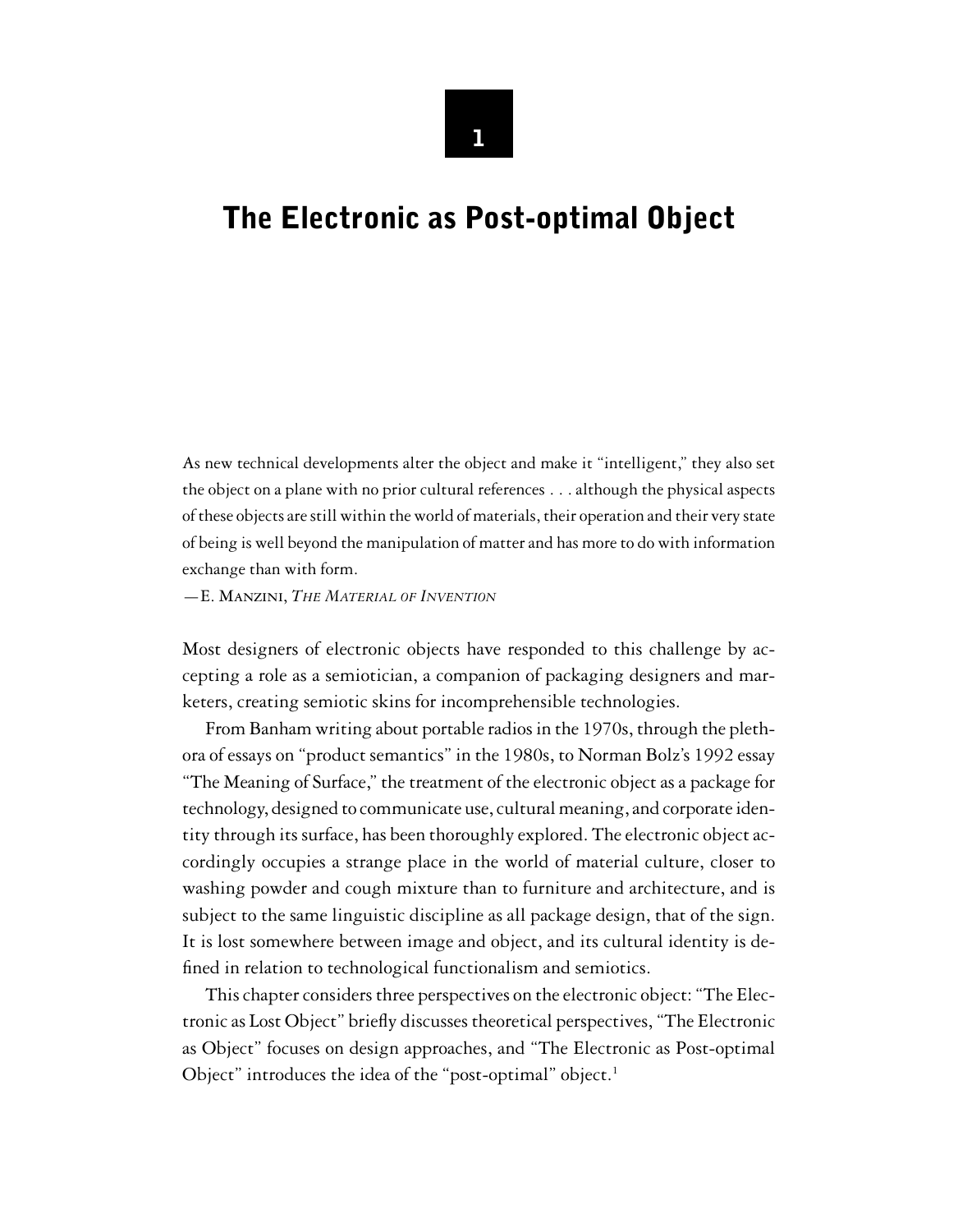## **The Electronic as Lost Object**

#### **A Technological Perspective**

From a technological perspective the theories of Jean Baudrillard and Paul Virilio are a stimulating source of ideas about the effects of electronic technology on the way we experience and think about ourselves, objects, and environments. Their provocative fusions of analysis and imagery offer a rich inspiration while remaining grounded in reality. But there is a danger that if designers are seduced by this, their designs will become mere illustrations of descriptions of electronic objects. Designers of electronic objects are already familiar with the kinds of technologies analyzed by these writers. It is more important to extend the range of cultural values, building on what is already understood, rather than illustrating it.

Some writers on the social history of technology present the ideological dimension of everyday technologies, even if these are often pre-electronic. This is useful to critique the human factors "community," who have developed a view of the electronic object, derived from computer science and cognitive psychology, that is extremely influential in the computer industry; see, for example, Don Norman's (1988) *The Psychology of Everyday Things.*

A serious problem with the human factors approach though, in relation to this project, is its uncritical acceptance of what has been called by Bernard Waites (1989) the "American Ideology," or the ideological legitimation of technology:

All problems whether of nature, human nature, or culture, are seen as "technical" problems capable of rational solution through the accumulation of objective knowledge, in the form of neutral or value-free observations and correlations, and the application of that knowledge in procedures arrived at by trial and error, the value of which is to be judged by how well they fulfil their appointed ends. These ends are ultimately linked with the maximisation of society's productivity and the most economic use of its resources, so that technology, in the American Ideology, becomes "instrumental rationality" incarnate, the tools of technocracy. (31)

The result, as the computer industry merges with other industries, is that the optimization of the psychological fit between people and electronic technology, for which the industry strives, is spreading beyond the work environment to areas such as the home that have so far acted as a counterpoint to the harsh functionality of the workplace. When used in the home to mediate social relations, the conceptual models of efficient communication embodied in office equip-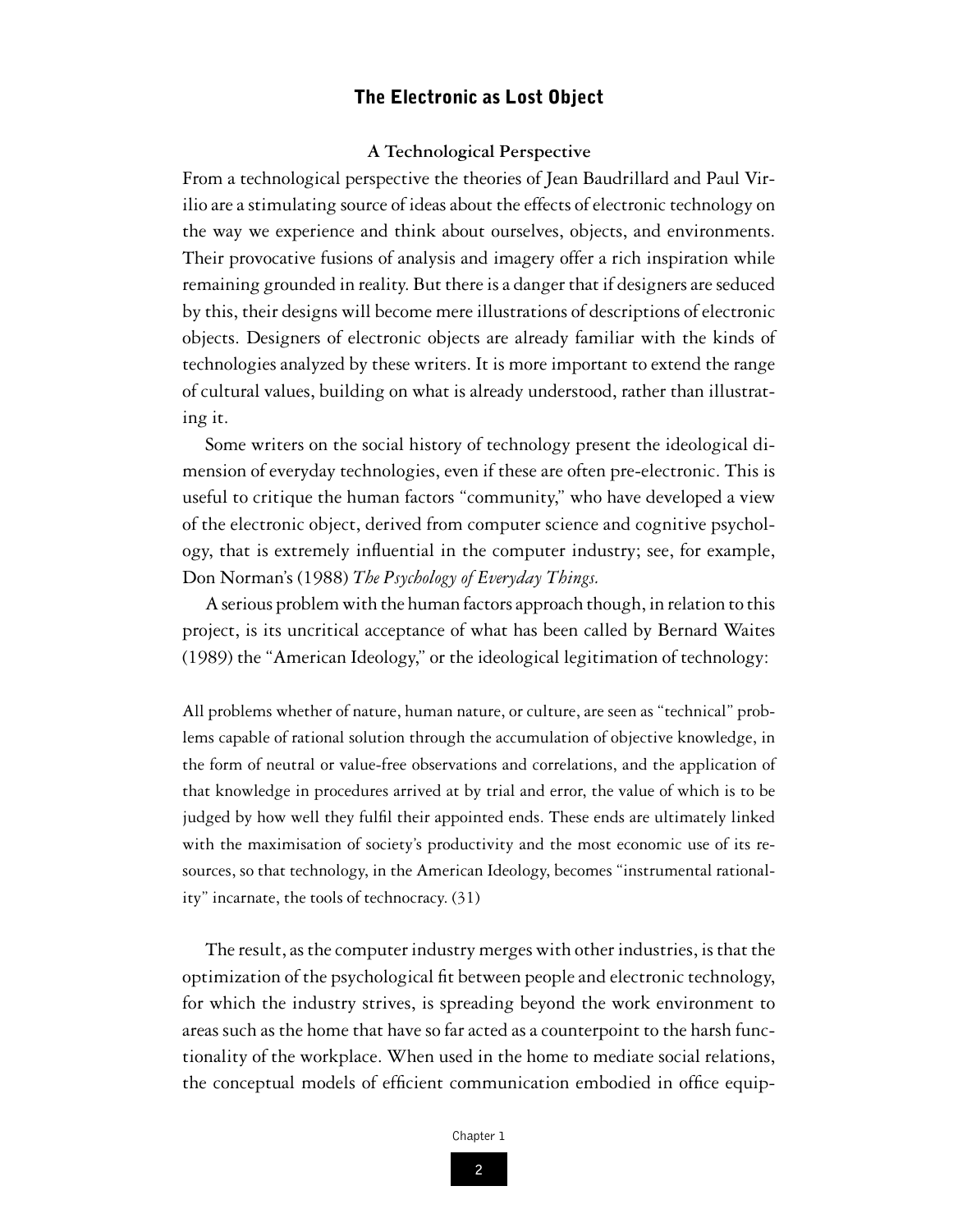ment leave little room for the nuances and quirks on which communication outside the workplace relies so heavily.

Writing on electronic art might seem a good source of ideas on the electronic object, but, surprisingly, electronic art has become so technology-driven that it seems concerned only with the aesthetic expression of technology for its own sake. Rather than relating the impact of technology to everyday life, art criticism in this area glamorizes technology as a source of aesthetic effect to be experienced in galleries. The exceptions tend to be based on electronic systems rather than objects (e.g., in the work of Roy Ascott).

#### **A Semiotic Perspective**

A semiotic approach has been taken by design writers, both at the linguistic level, looking at the way objects can be "written" and "read" as visual signs, and at the more general level of the study of consumerism, where semiological analysis of objects as commodities has revealed their part in maintaining what Roland Barthes (1989) has called "mythologies." An impressive semiotic analysis of the object is Baudrillard's (1981) *For a Critique of the Political Economy of the Sign,* which shifts the emphasis on the analysis of commodities away from the production of objects to the consumption of signs.<sup>2</sup> But, as Daniel Miller (1987) writes: "While the rise of semiotics in the 1960s was advantages [sic] in that it provided for the extension of linguistic research into other domains, any of which could be treated as a semiotic system, this extension took place at the expense of subordinating the object qualities of things to their word-like properties" (95–96).

#### **A Material Culture Perspective**

Although there is very little available on the electronic object, the study of material culture is still of interest because it situates the object firmly within everyday life. Academically, it is somewhere between anthropology, sociology, and ethnology.

Miller (1987) claims there is a an "extraordinary lack of academic discussion pertaining to artifacts as objects, despite their pervasive presence as the context for modern life" (85), and provides an alternative to the semiological analysis of mass consumption by distinguishing material culture from language and the study of meaning in order to focus on the physical nature of artifacts.

In contrast to analyses of the object in relation to consumerism, Mihaly Csikszentmihalyi and Eugene Roshberg-Halton's (1981) *The Meaning of Things* analyzes the meaning of objects in domestic settings, emphasizing their symbolic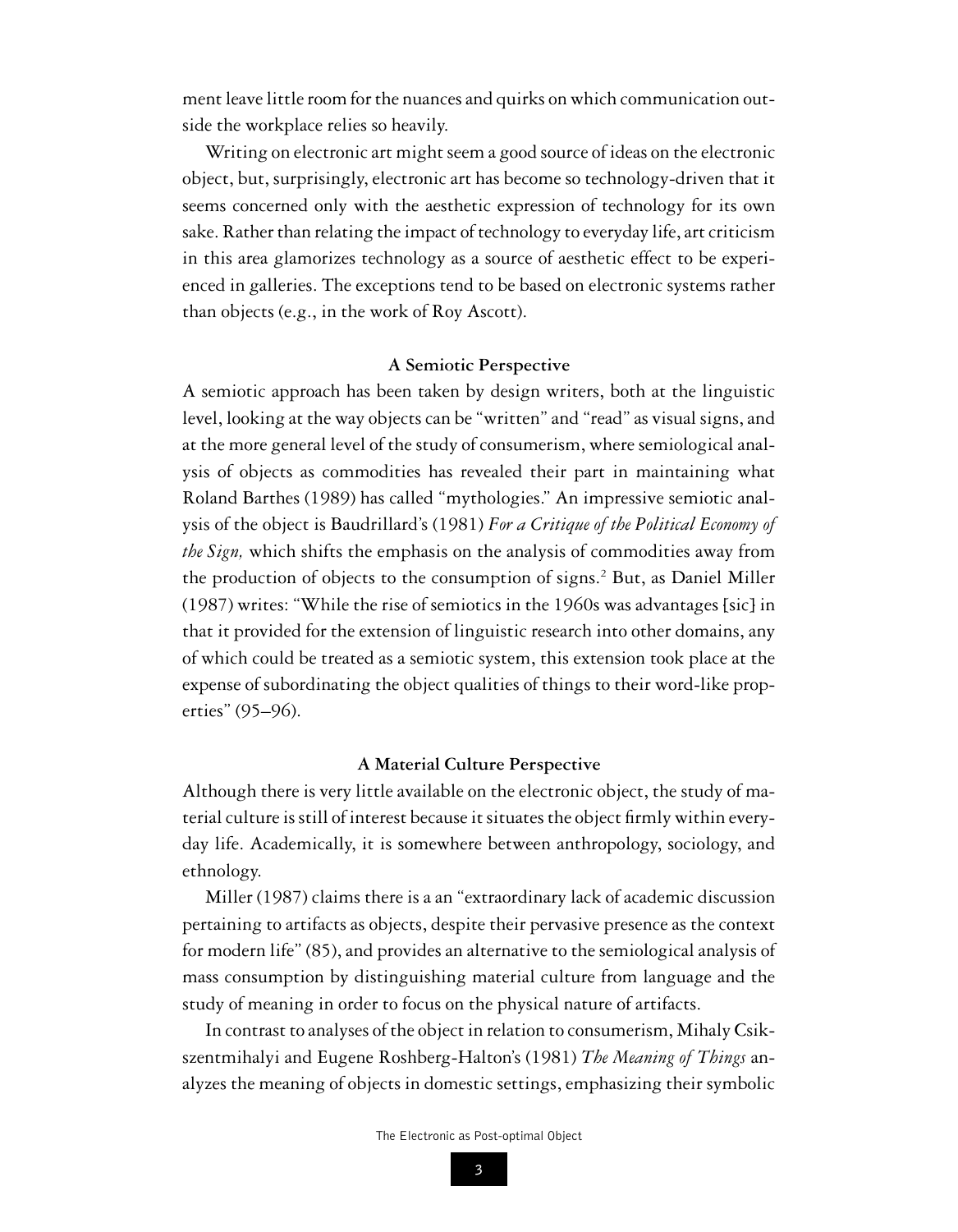role. And in "The Metafunctional and Dysfunctional System: Gadgets and Robots," Baudrillard (1996) writes about the electronic gadget as the subject of a science of imaginary technical solutions. Although originally written nearly thirty years earlier, Baudrillard's analysis of electronic gadgets is far more stimulating than a more recent analysis, *Consuming Technologies,* by Roger Silverstone and Eric Hirsch (1992), which is more concerned with descriptive models than with Baudrillard's challenges to the imagination. *Hertzian Tales* is more concerned with "critical" theories, $3$  and thus in assessing the development of objects not against whether they fit into how things are now, but the desirability of the changes they encourage.

The value of material culture for this study is that it draws attention to the complex nature of our relationship to ordinary objects and provides standards against which new electronic objects can be compared.

#### **A Design Perspective**

Since the early 1960s a very narrow form of semiotic analysis has dominated design thinking about the electronic object. Of books written about design from a theoretical point of view, only John Thackara's (1988) *Design after Modernism* contains new perspectives on the electronic object.

Books and articles by designers, based on particular projects prove more interesting. Manzini and Susani (1995) present a collection of design projects that explore a place for solidity within the fluid world created by electronic technology: "In the fluid world the permanent features we need are no longer there as a matter of course, but are the result of our desire; the 'solid side' in a fluid world, if and when it exists, will be the result of a design" (16).

Their strong emphasis on aesthetics and ecological concerns is a powerful example of design research carried out by practicing designers within an intellectual context. Susani has developed a design perspective that locates the electronic object within material culture rather than semiology or electronic media. He writes: "We are lacking a discipline, perhaps an 'objectology,' or an 'object ethology,' which allows us to analyse and systematise objects and to formulate the rules and codes of their behaviour . . . a discipline which recovers and updates the interrupted discourse of material culture, in crisis since the world of objects was taken over by the world of products and the world of consumption" (Susani 1992, 42). He also recommends a sensual approach to introducing technology into the home, building on what is already there, and exploring the overlap between the material and immaterial world from an aesthetic and anthropologi-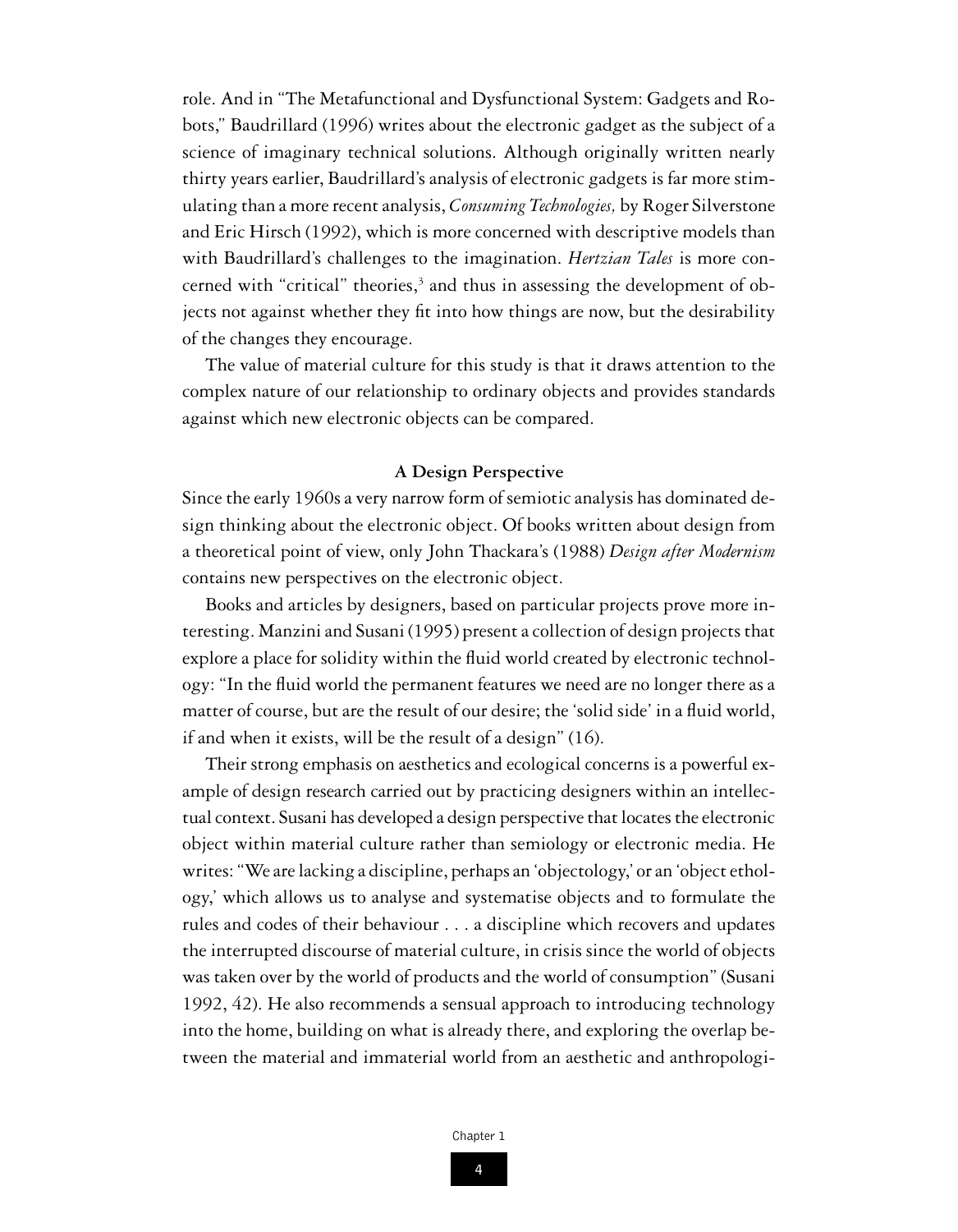cal point of view. He suggests that material culture could offer useful insights to this problem.

#### **A Literary Perspective**

However, the most fruitful reflection on material culture is to be found, not in anthropology or sociology, but in literature concerned with the poetry of everyday objects. In *The Poetics of Space,* Gaston Bachelard (1969) offers an analysis, influenced by psychoanalysis, that emphasises the poetic dimension of humble furniture such as wardrobes and chests of drawers; Jun'ichiro Tanizaki's (1991) *In Praise of Shadows* considers the Japanese object in relation to shadows and darkness, and the effects of electricity on their appreciation; and Nicholson Baker's novels (such as *The Mezzanine* (1986) and *Room Temperature* (1990)) give everyday industrial products significant roles.

The view of objects suggested by literary writers reveals a poetry of material culture that offers a fresh alternative to the formal aesthetic criticism of the art object and to the academic analysis of their meaning as signs. Their objects are firmly grounded in everyday life.

The best writing in this area blends anthropology, sociology, and semiology to explore the irrational dimensions of the material culture of everyday life. As the electronic object rarely features in this literature, the discussion in the rest of this book is based mainly on design proposals.

## **The Electronic as Object**

This section discusses four design approaches to the electronic object: packages, fusions, dematerialization, and juxtaposition. They differ in how each addresses the conflict between the solidity of the object and the fluidity of electronic media. Design is viewed here as a strategy for linking the immaterial and the material.

## **Packages**

Commercial design's approach to the electronic object has been to treat it as a package for electronic technology. An example of this, where the aesthetic and conceptual possibilities of the package are thoroughly exploited, is Daniel Weil's *Radio in a Bag* (figure 1.1), which takes the idea of the designer's role as a packager of technology to the extreme. On one level the electronics provide decoration, while on another, their exposure signals a nonchalance toward technology. The radio's literal flexibility expresses the flexible structural relationship between electronic components, and its transparency attempts to demystify the electronic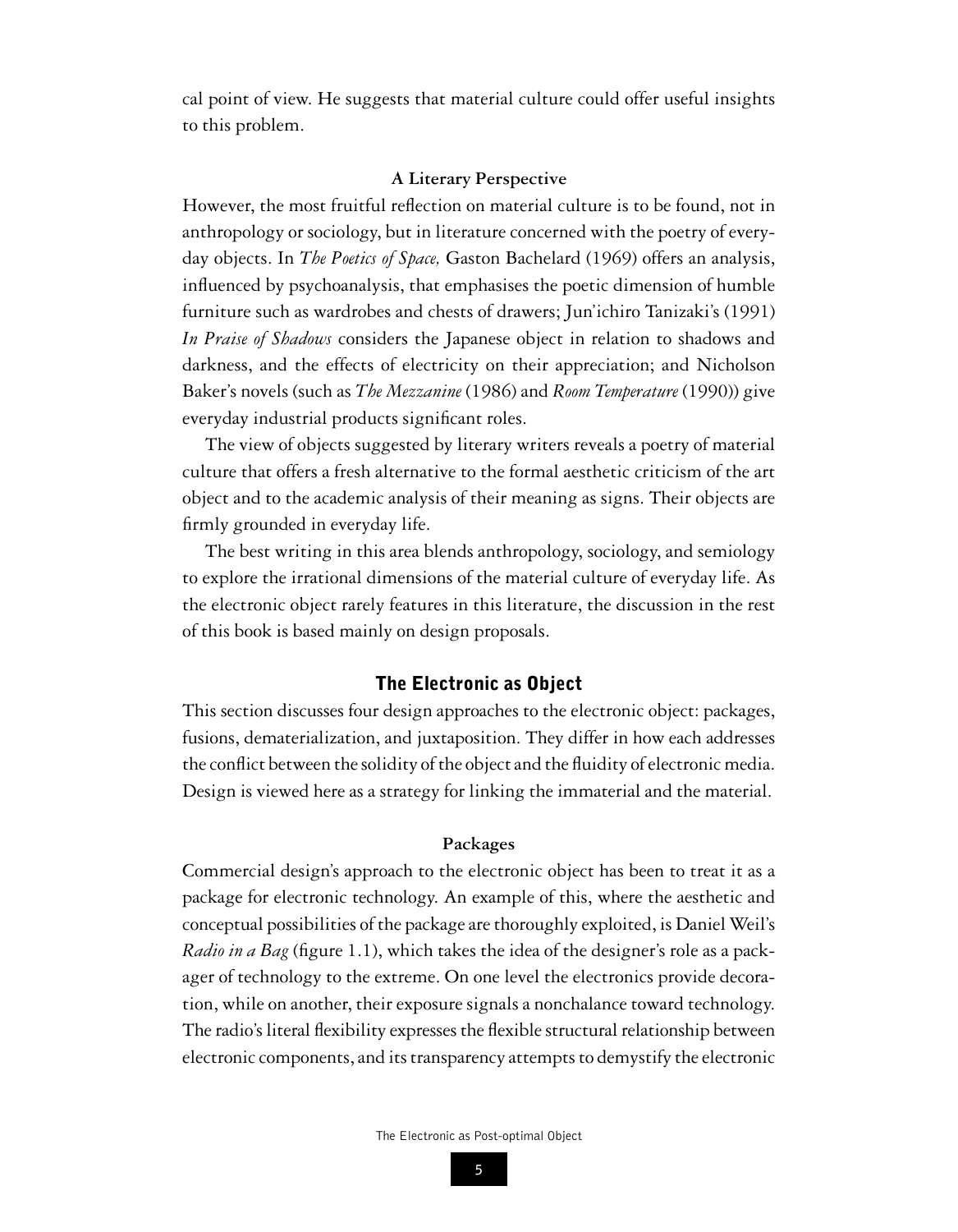

Figure 1.1 Daniel Weil's Radio in a Bag (1983) takes the idea of the designer's role as a packager of technology to the extreme.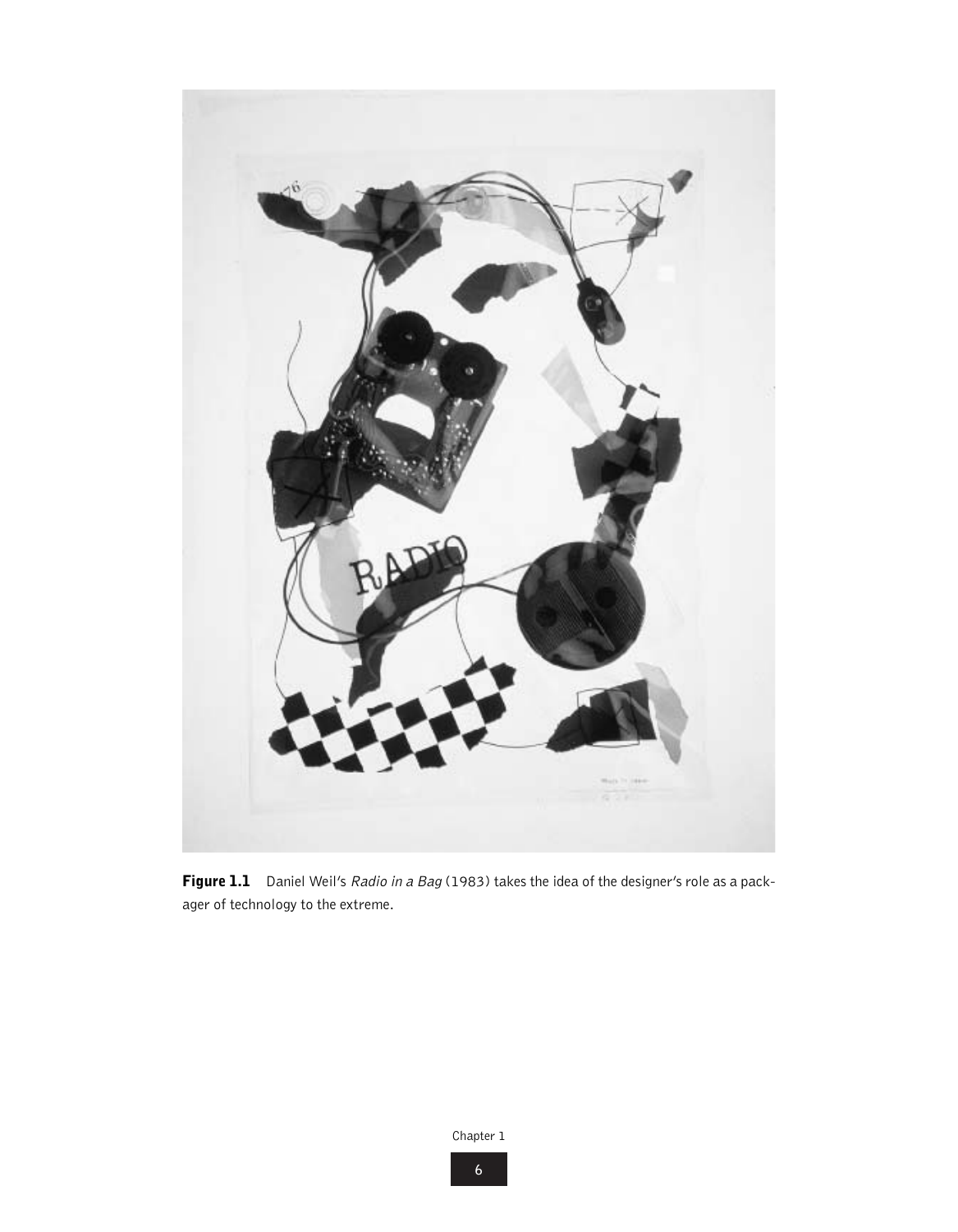object. It shows that by taking a playful approach to package design and liberating it from product semantics, even the packaging of electronics can yield interesting results. Ironically, part of the critical success of this design, despite being a package, is its treatment as a thing rather than an image.

## **Fusion**

The logic of computers is expressed in forces that are averages of the behaviour of many electrons. No machine has ever been so far removed from the world of human experience: the largest aircraft carriers are still infinitely closer to the human scale than the simplest, slowest microcomputers.

—D. J. Bolter, *TURING'S MAN*

The electronic object is a confusion of conceptual models, symbolic logic, algorithms, software, electrons, and matter. The gap between the scales of electrons and objects is most difficult to grasp.

The architect Neil Denari has spoken of the need for the "overcoming of the symbolic," and his view is that architecture must make a connection between the worlds of electromagnetism and spatial inhabitation. But there is greater chance of bridging the gap between electromagnetism and inhabitable space if one where to explore this route through the design of objects rather than buildings.

The first transistor (figure 1.2) is a test-rig for a key electronic component created by inventors who work at the level of both electrons and matter. They organize matter as interacting volumes of electrons, $4$  and they offer a possibility for reconciling the scales that separate the worlds of electrons and space. But once these prototype elements have been subjected to the extreme rationalization required by mass production, they become reduced to abstract ultraminiaturized electronic components. Their modernist poetry, based on truth to materials, is lost.

Closing the gap between the scales of electronics and objects by directly manipulating materials as volumes of electrons is a difficult route for designers. This task is essentially limited to scientists, and even their test-rigs will eventually become miniaturized components. *Clock* by Daniel Weil (figure 1.3) captures some of this quality—partly a reaction against miniaturization, its size is based on the largest circuit boards available in the early 1980s. The circuit is composed visually and the wires linking the two main components are made from dining forks. Familiar objects are put into new but natural relationships based on electrical properties.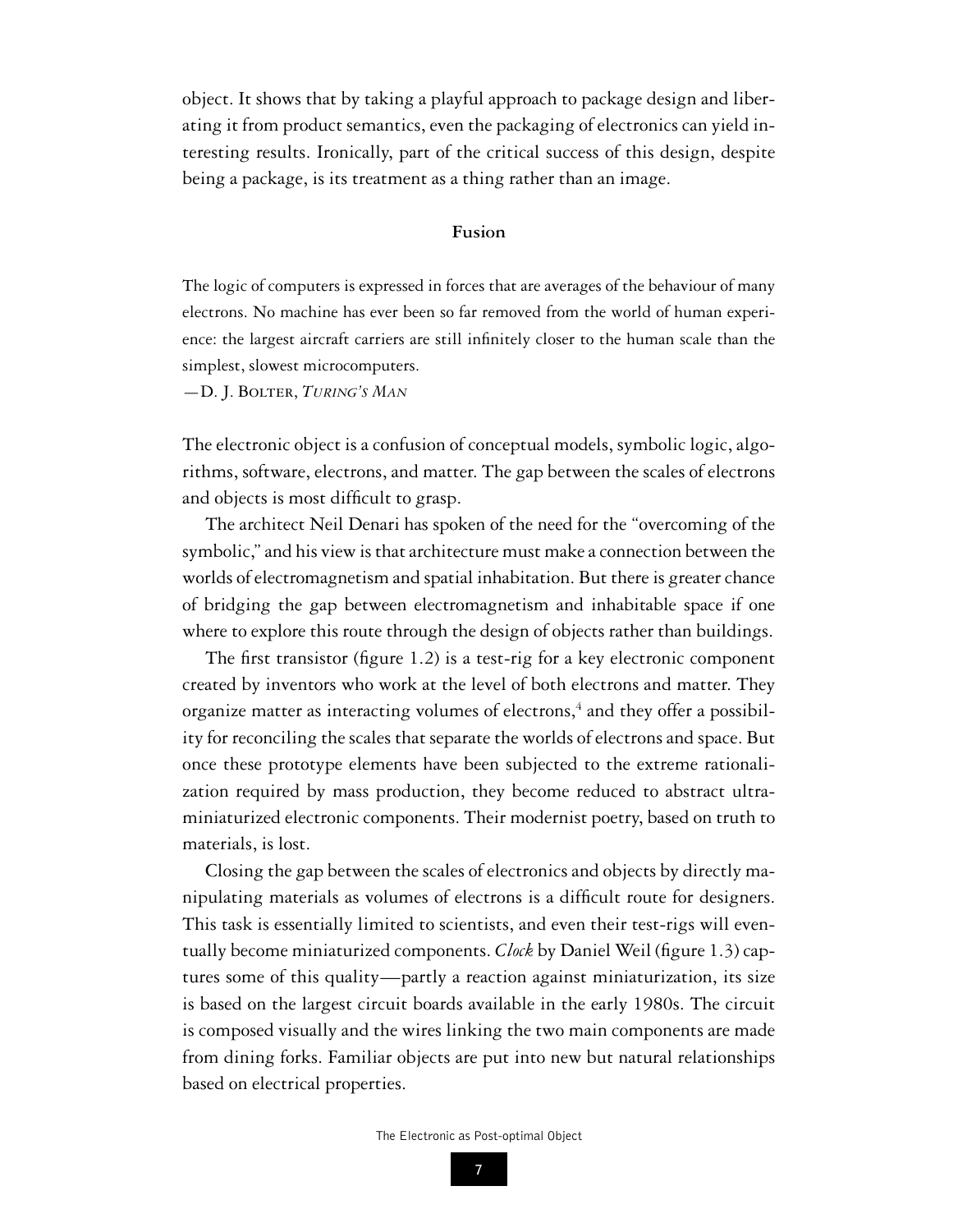

**Figure 1.2** The first transistor: a test-rig for a key electronic component created by inventors working at the level of both electrons and matter.

This approach resembles the way electricity was dealt with in early natural philosophy books that explained electricity in delightfully poetic ways, drawing attention to unusual but real phenomena: "The simultaneous development of both kinds of electricity is illustrated by the following experiment:—Two persons stand on stools with glass legs, and one of them strikes the other with a catskin. Both of them are now found to be electrified, the striker positively, and the person struck negatively, and from both of them sparks may be drawn by presenting the knuckle" (Everett, *Deschanel's Natural Philosophy,* Part 3, 4).

The development of "smart materials" is another area where the gap between the electronic and material is being closed, although primarily for technical reasons. Scientists and engineers are developing new materials, designed at a molecular level, that are responsive, dynamic, and almost biological. Although most of these materials are still experimental some, such as electroluminescent laminates<sup>5</sup> and piezoelectric films<sup>6</sup> have been around for several decades.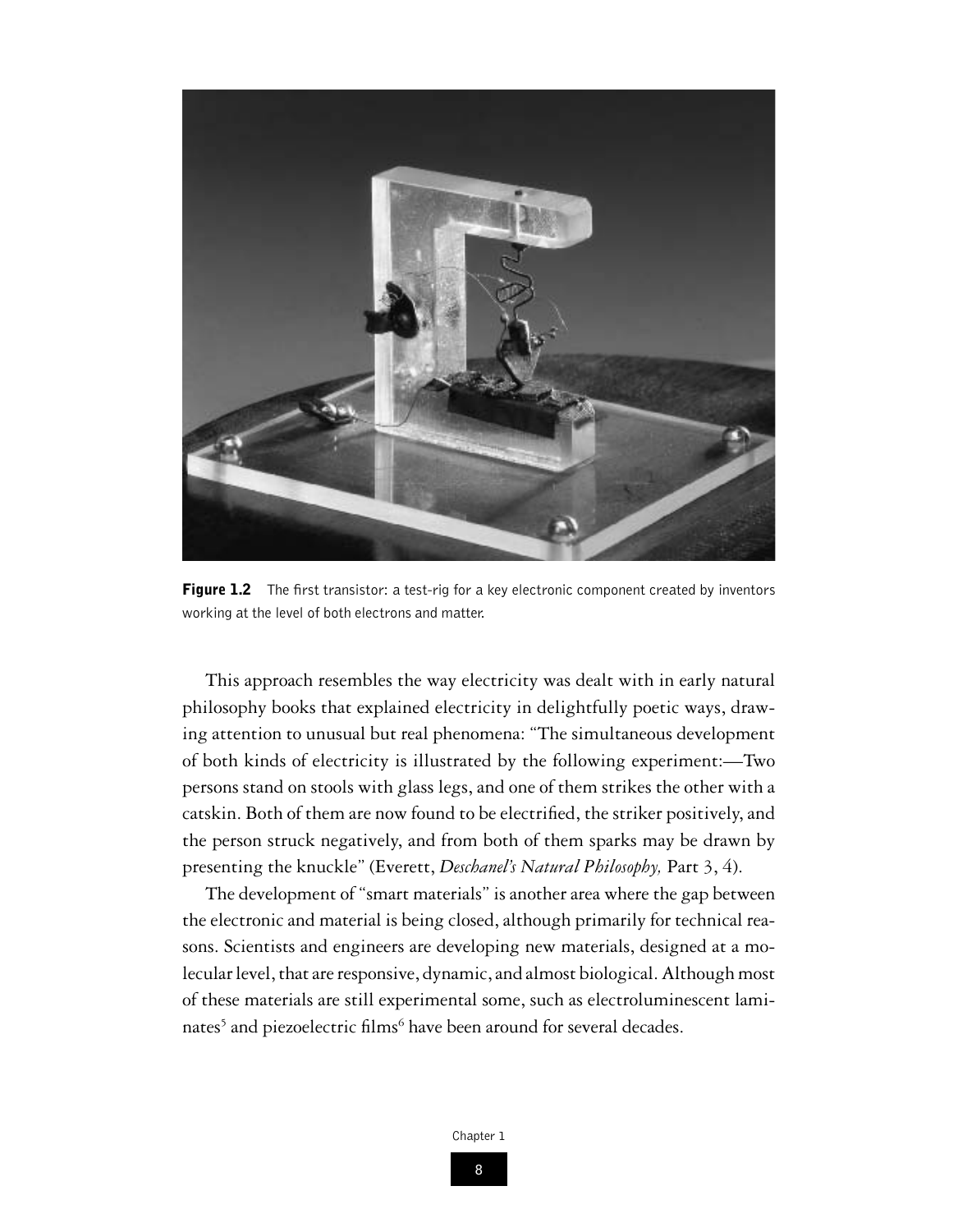Manzini (1986) explores the implications of designing with these new smart materials: "The design of this skin, and therefore of the objects that are made with it, is chiefly the design of interactivity with the environment—a scenario for which we must prepare the stage, the sets, and the actors. Imagining the nature of these 'individual objects' is another new chapter in the history of design" (204). Most of Manzini's specially commissioned examples illustrate the miniaturization arising from integrating previously separate mechanisms and their novel decorative possibilities. However, they do not demonstrate the radical aesthetic potential of these materials to open new channels of communication with the environment of electronic objects.

Only Alberto Meda and Denis Santachiara's *Stroke Lamp* (see Manzini 1986) hints at the new relationships between people and machines made possible through new reactive materials. It is controlled by stroking the surface, which is made from an insulating plastic with a copper circuit deposited on it by a photochemical process similar to that used for printed circuits. Although low-tech, it suggests a sensual and playful interaction with everyday objects that might be extended to more complex interactions as more sophisticated materials become available. Andrea Branzi's *Leaf Electroluminescent Lamp*(1988) for Memphis is another application of advanced electrochemical materials for cultural rather than functional innovation (figure 1.4).

But generally, designers have not exploited the aesthetic dimension of new materials with the same energy that engineers have exploited their functional possibilities (to backlight LCD screens in laptop computers reducing their bulk and weight, e.g., or to illuminate escape routes in aircraft so they can be seen through smoke).

Most work in this area does not encourage poetic and cultural possibilities to converge with practical and technical ones. The outcome is a stream of unimaginative proposals. For example, AT&T has applied for a patent for a coating of colored polymer sandwiched between two thin layers of indium tin oxide that changes color when a low voltage is fed through it; the company plans to use it to enable phones to change color instead of ringing.

Although combinations of matter and information might eventually lead to interactive surfaces, giving rise to new channels of communication between people and an increasingly intelligent artificial environment of objects, most smart materials are still under development, are expensive, and use large amounts of energy to operate. The most interesting materials are not available for design

The Electronic as Post-optimal Object

**9**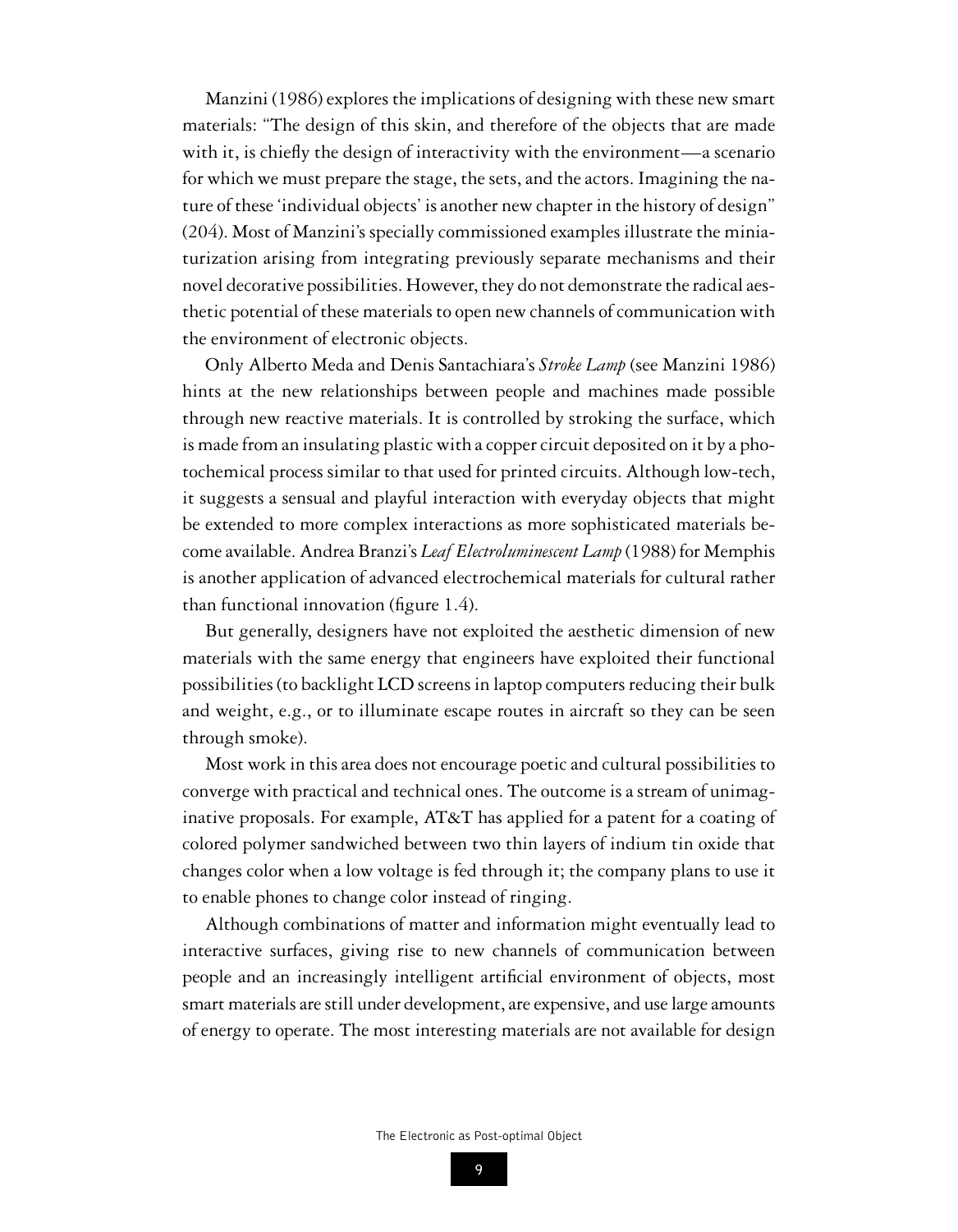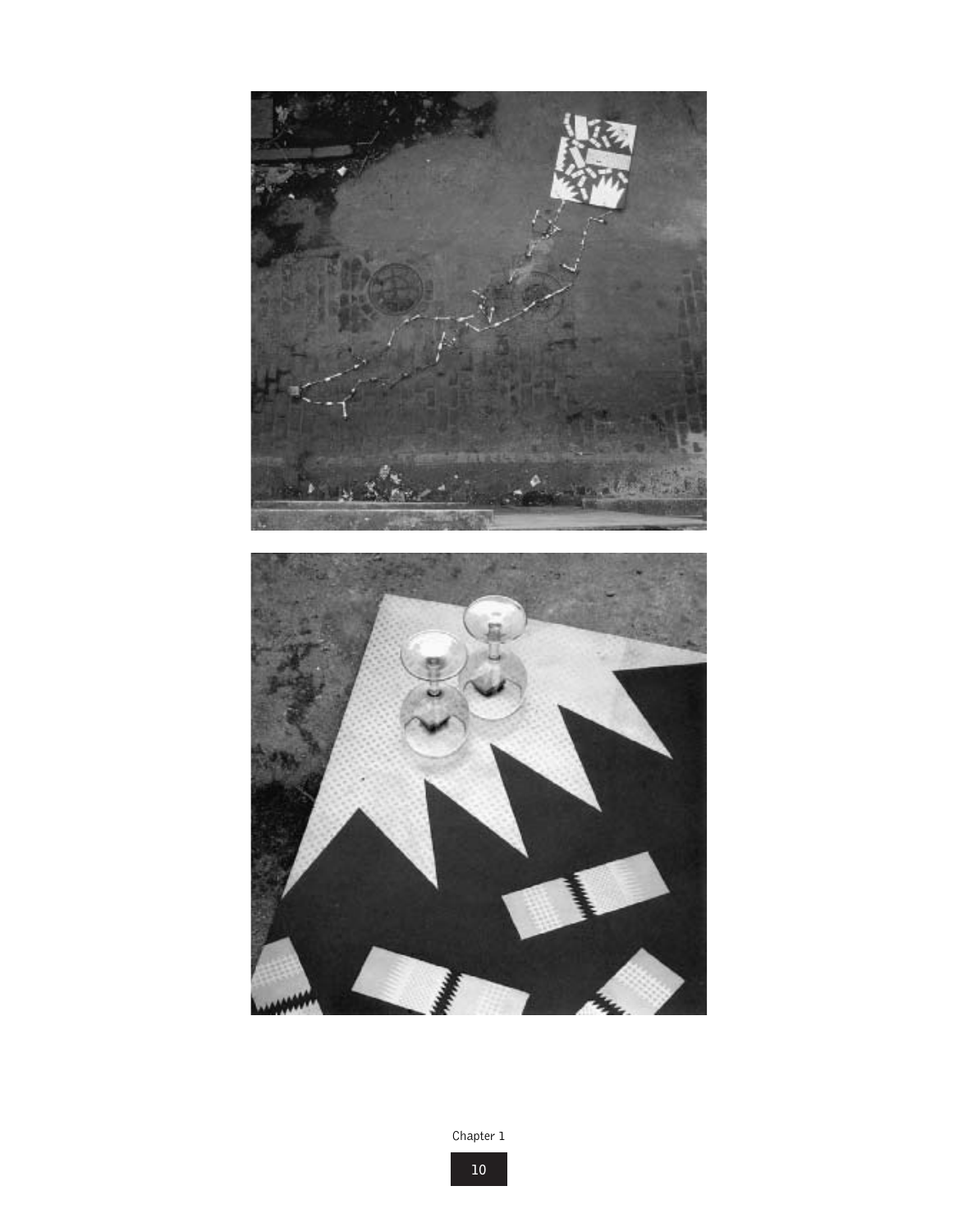

Figure 1.3 Daniel Weil's Clock (1983), based on the largest circuit boards available in the early 1980s, is a reaction against miniaturization.

experiments, and one must either use simulations or work with widely available but less sophisticated materials to create emblems of what might be.

## **Dematerialization**

The electronic object is an object on the threshold of materiality. Although "dematerialization" has become a common expression in relation to electronic technology, it is difficult to define in relation to the tangle of logic, matter, and electrons that is the electronic object.

The CPU of an electronic object is, essentially, physically embodied symbolic logic or mathematics. Its "material" representation is the circuit and the components it connects. Symbolic logic describes the workings of the "machine" the object becomes when the program runs. The algorithm is the logical idea behind the program, a strategy that allows symbolic logic to be translated into a programming language (such as  $C_{++}$ ) and run through the machine, controlling the flows of electrons through its circuitry.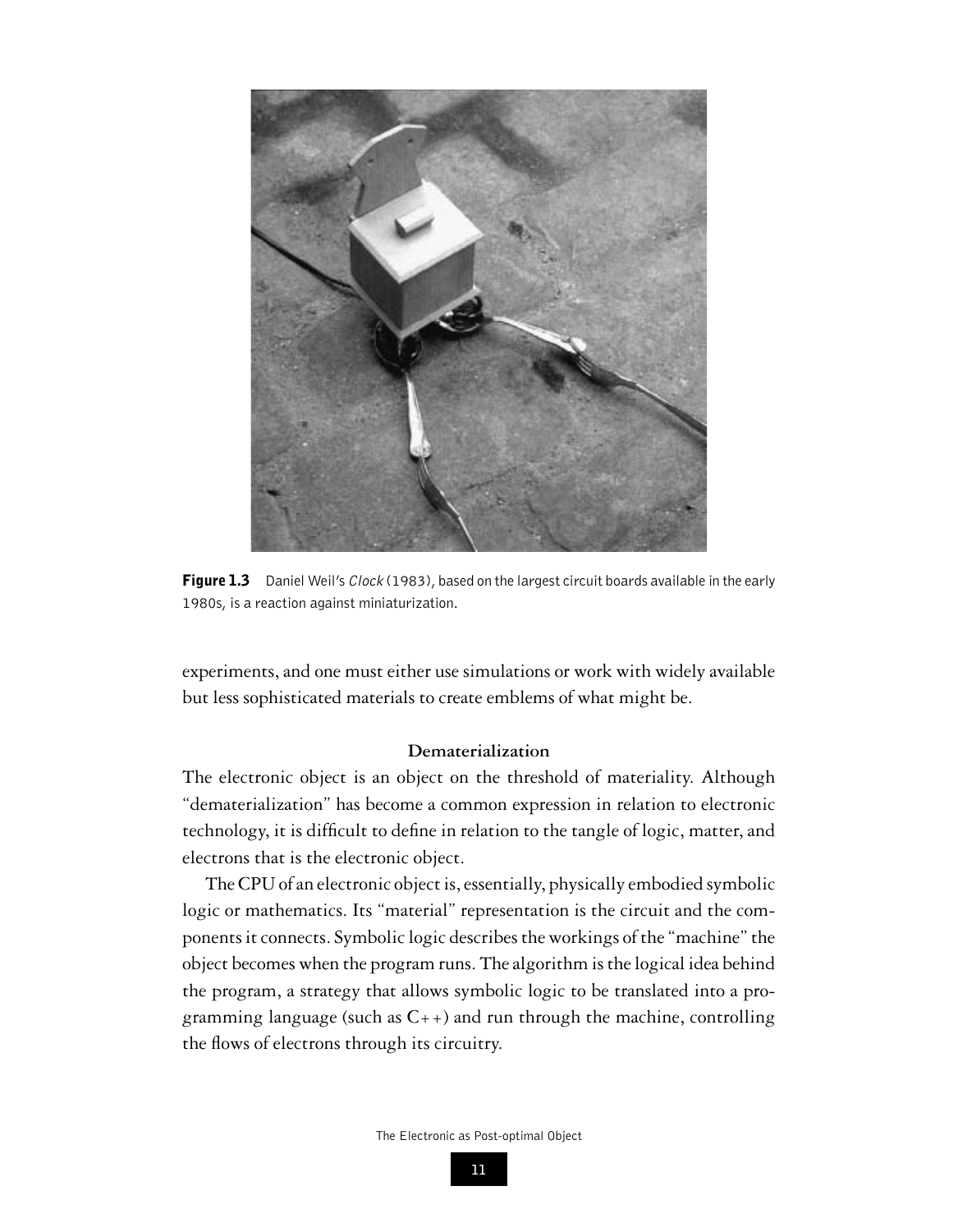

Figure 1.4 Andrea Branzi's Leaf Electroluminescent Lamp (1988) for Memphis is a rare example of an application of advanced electrochemical materials for cultural rather than functional innovation.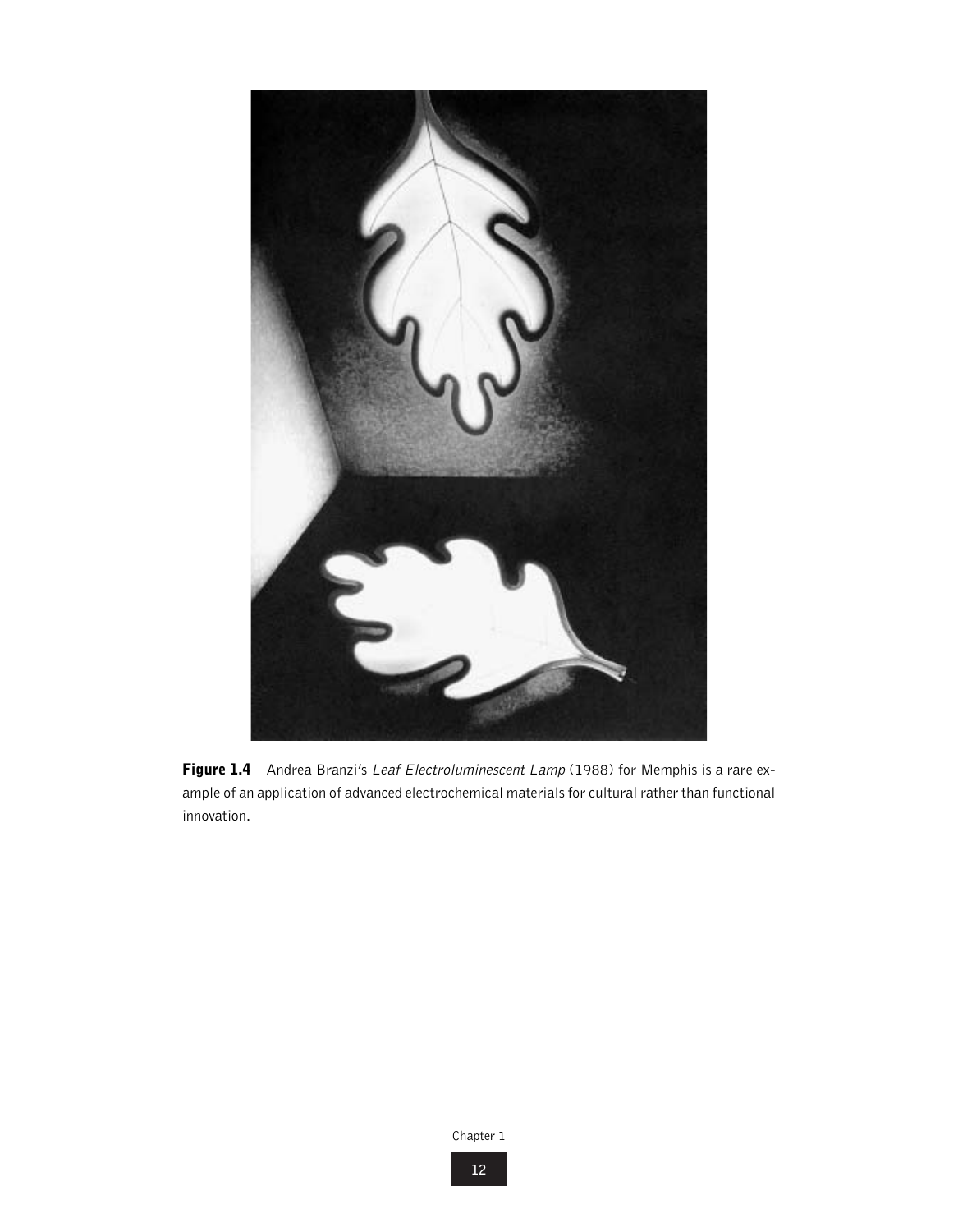Dematerialization, therefore, means different things depending on what it is defined in relation to: immaterial/material, invisible/visible, energy/matter, software/hardware, virtual/real. But the physical can never be completely dismissed: "Every symphony has its compact disc; every audio experience its loudspeaker; every visual image its camera and video disc. Behind every outward image or symbol lies mechanical support, and if the immateriality of these images and symbols gives rise to a new approach to the relationship between human being and object, the analysis will be one of the individual's connection with the material support underlying the new culture of immateriality" (Moles 1995, 274).

One argument, put forward in the 1980s by the design group Kunstflug, is that values and functions can completely shift from hardware to software, from three to two dimensions, and ultimately to "design without an object." It sounds like an untenable and an oversimple critique of materialism, but during the mid-1980s it drew attention to their ideas. They argued for a change in the attitude to the consumption of objects, calling on industry to produce solutions, not commodities. "Design without an object" could, as part of a cultural movement, offer an alternative to abstinence from consumption while encouraging "the forsaking of things as objects of desire and covetousness."

In the exhibition Design Today, held at the German Museum of Architecture in 1988, Kunstflug offered two examples of this approach: design proposals for *The Electronic Room: Programmable Appearances—Surfaces, Appliances, Comfort* (figure 1.5) and *Electronic Hand Calculator* (figure 1.6). While the room seems only to reinforce stereotypical approaches to the impact of electronics on architectural spaces, the electronic hand calculator became an icon for "design without an object," defining one extreme position in the debate about the impact of electronic technology on objects.

This interest in dematerializing the object for social and political reasons is echoed by the "info-eco" ideas of Manzini, Susani, and Thackara who argue that, by focusing on experiences rather than objects, electronic technology can provide services currently offered through discrete products. In the Info-eco Workshops held at the Netherlands Design Institute in 1995, participants developed scenarios on themes such as "Beyond Being There." Dematerialization was used to investigate hypothetical situations in limited scenarios and discover how information technology might satisfy needs normally fulfilled materially. For instance, telematic tools were proposed where the quality of experience they offered would reduce the desire to travel—digital information being easier to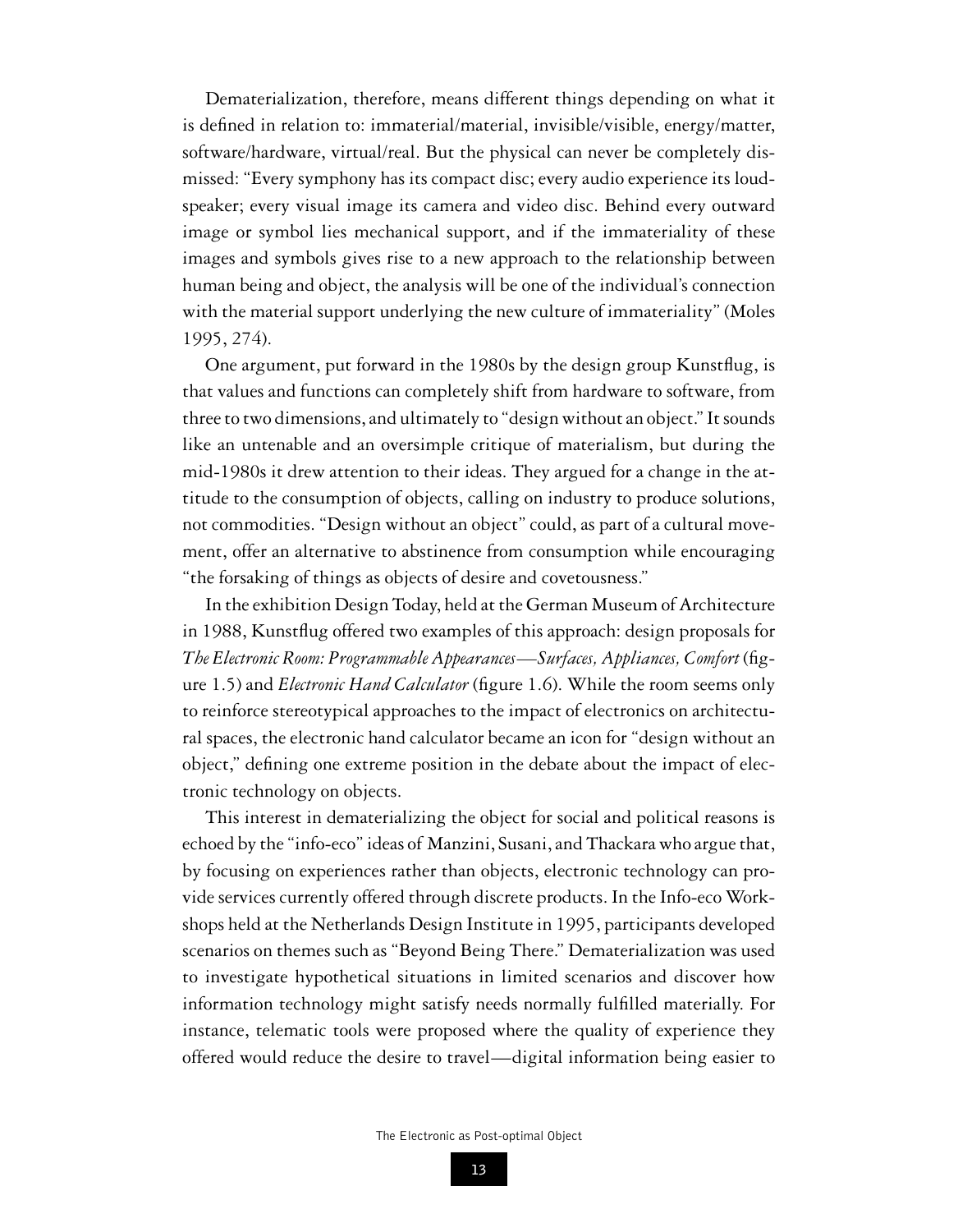

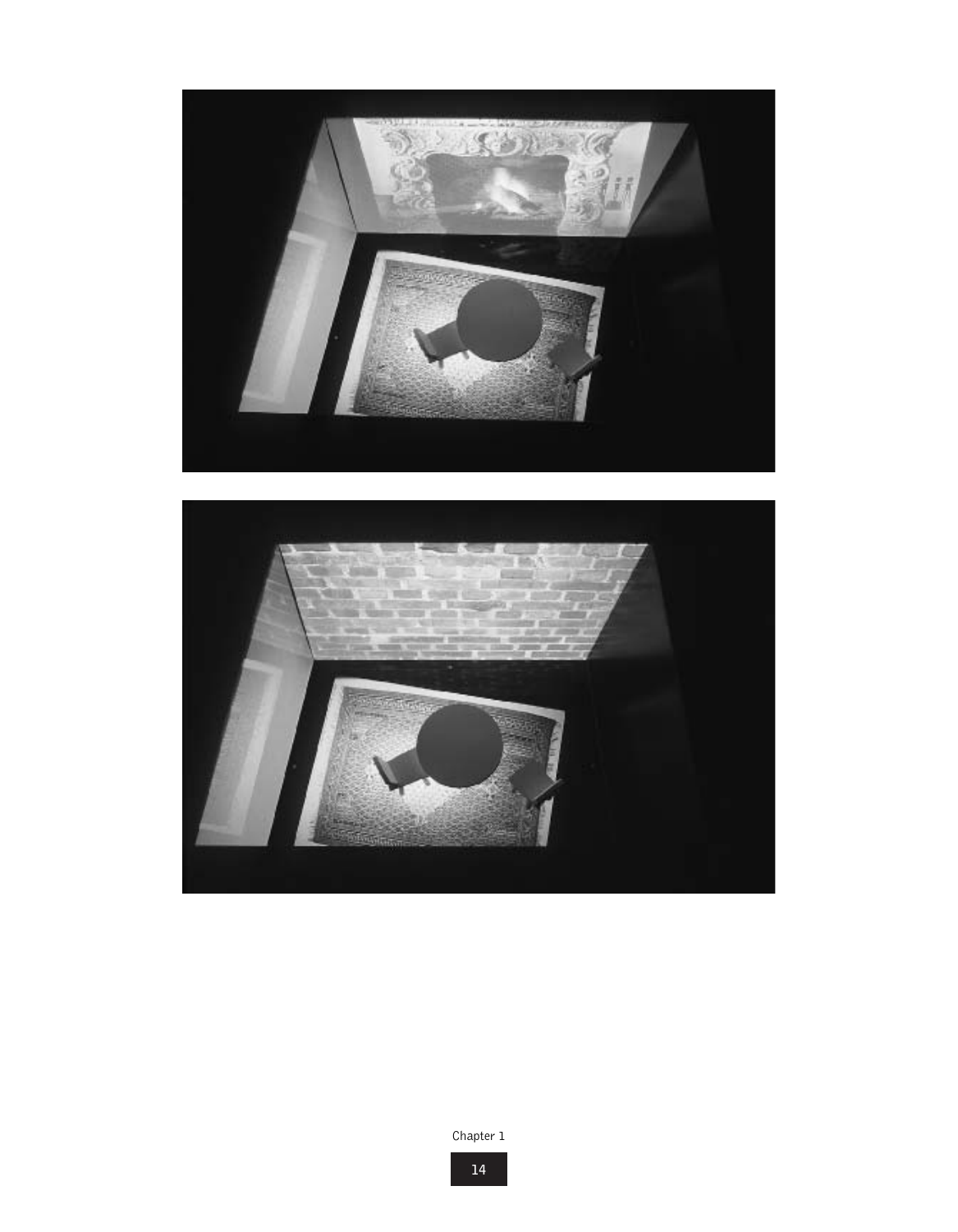

**Figure 1.5** The design group Kunstflug's The Electronic Room: Programmable Appearances — Surfaces, Appliances, Comfort for the Design Today exhibition held at the German Museum of Architecture (1988).

move than matter. (Reports detailing the results of the workshops are available at www.design-inst.nl/.)

In the introduction to the 1994 Ars Electronica festival in Linz, Peter Weibel describes a another form of dematerialization, "intelligent ambience." It arises from shifting emphasis from the "machine" to its "intelligence," and distributing that intelligence throughout an environment:

Machine intelligence will serve to make the environment more efficient and more intelligent so that it will be able to respond more dynamically and interactively to human beings. The realisation of the concepts of computer aided design and virtual reality will thus be followed by the realisation of computer aided environment and intelligent, interactive, real surroundings. The latter will be referred to as intelligent ambience—an environment based on machine intelligence. One could say: from Tron house to the Tron ambience. (Weibel 1994, n.p.)

Weibel's observations fall between two other views of dematerialization. The first, which belongs to the human factors world, has been referred to as "ubiquitous computing" and is the subject of much research. Dematerialization is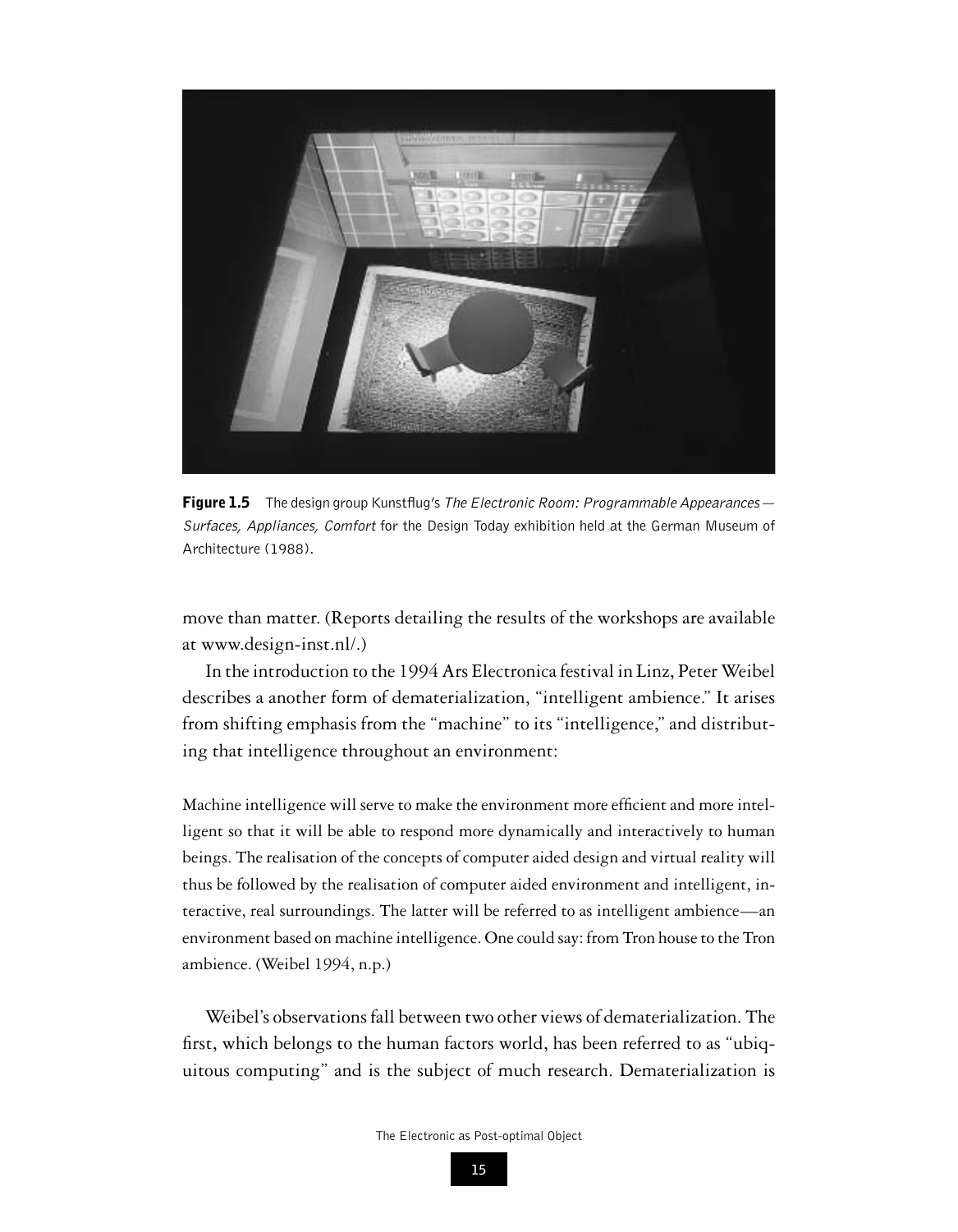

**Figure 1.6** Kunstflug's *Electronic Hand Calculator* for the Design Today exhibition held at the German Museum of Architecture (1988): an icon for "design without an object."

seen as a way of providing "transparent" interfaces for computers by embedding the technology in familiar objects and environments and introducing a high degree of automation. At the other extreme is Design Primario, $\bar{\ }$  where design effort shifts from hardware to software, and controls levels of light, sound, and temperature to provide sensual environmental qualities. But the aesthetic possibilities of this form of dematerialization have been best exploited by architects: Toyo Ito's design for his *Dreams Room* at the Victoria and Albert Museum in London, was partly motivated by a desire to extend this approach to include information (which he referred to as "active air").

Another form of dematerialization is defined by electronic objects' role as interfaces. With these objects the interface is everything. The behavior of video recorders, televisions, telephones, and faxes is more important than their appearance and physical form. Here design centers on the dialogue between people and machines. The object is experienced as an interface, a zone of transaction.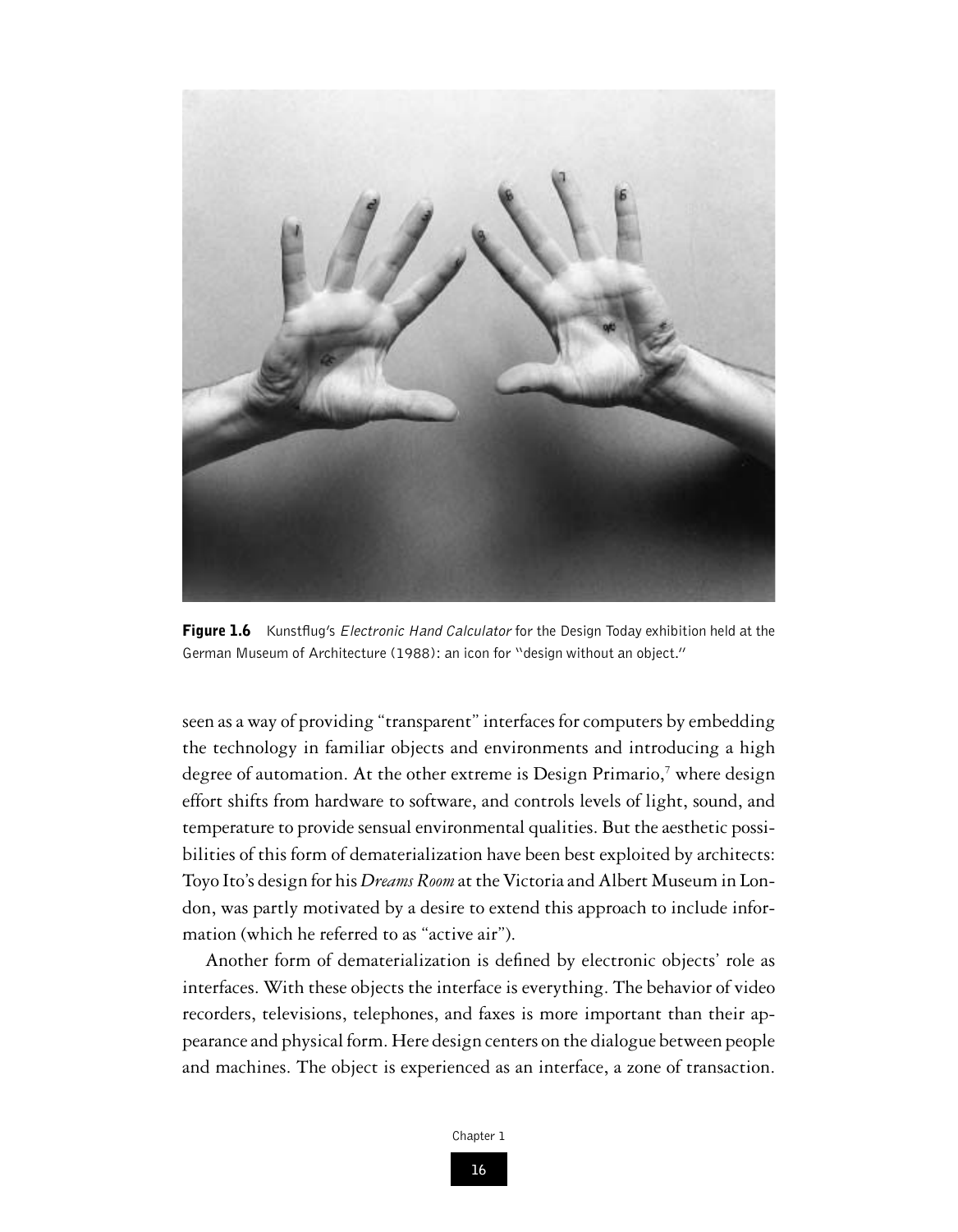Although most work in this area tends to reduce the object to a "graphical user interface," a screen, designers are beginning to explore the full potential of the "thingness" of the object. The product becomes virtualized and is represented by a set of physical icons and their various permutations. This could lead to more sensual interfaces than screens and offer new aesthetic qualities.

The work of Durrell Bishop offers a vision of what this might mean: existing objects are used as physical icons, material representations of data that refer to both the pragmatic and poetic dimensions of the data being manipulated. The objects and the electronic structure need have nothing in common. For example, in his design for a telephone answering machine, small balls are released each time a message is left. These balls are representations of the pieces of information left in the machine, allowing direct interaction between the owner and the many possibilities an answerphone offers for connecting to telephone and computer systems. If the caller leaves a number, the ball can automatically dial it; if the message is for somebody else, the ball can be placed in his or her personal tray. Although applied very practically, Bishop's thinking engages with the cultural context in which the technology is used. An "aesthetics of use" emerges.

The material culture of non-electronic objects is a useful measure of what the electronic object must achieve to be worthwhile but it is important to avoid merely superimposing the familiar physical world onto a new electronic situation, delaying the possibility of new culture through a desperate desire to make it comprehensible.

## **Juxtaposition**

How can we discover analogue complexity in digital phenomena without abandoning the rich culture of the physical, or superimposing the known and comfortable onto the new and alien? Whereas dematerialization sees the electronic integrated into existing objects, bodies, and buildings, the juxtaposition of material and electronic culture makes no attempt to reconcile the two: it accepts that the relationship is arbitrary, and that each element is developed in relation to its own potential. The physical is as it always has been. The electronic, on the other hand, is regarded only in terms of its new functional and aesthetic possibilities; its supporting hardware plays no significant part.

Fiona Raby's telematic *Balcony* (figure 1.7) demonstrates how the contradictory natures of electronic and material cultures can coexist. The balcony provides access to an open telephone line linking two or three places. Its physical form provides a focal point and support for leaning on, while an ultrasonic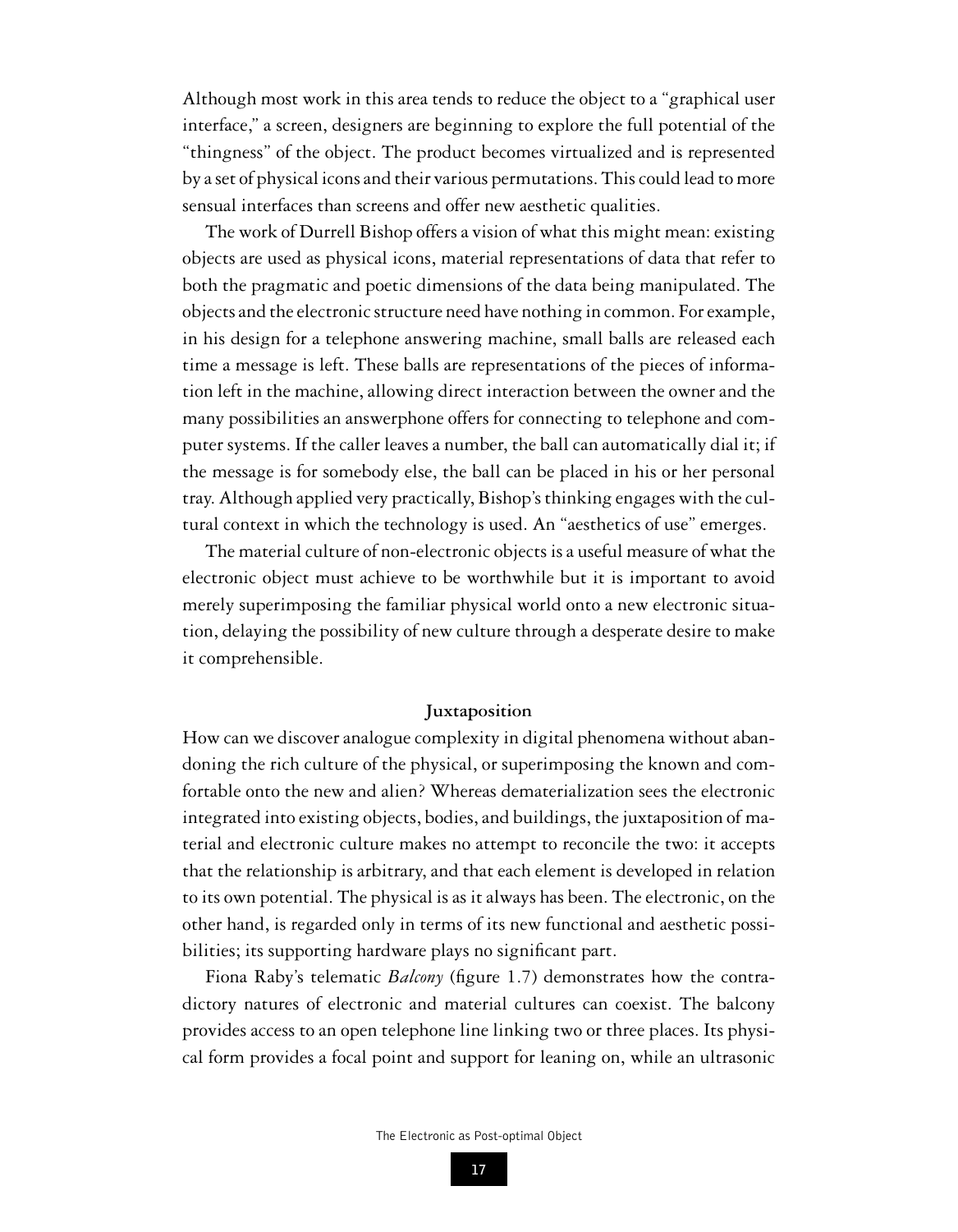

Figure 1.7 Fiona Raby's telematic Balcony (1995) is an example of an approach to electronic objects where no effort is made to reconcile the different scales of the electronic and the material.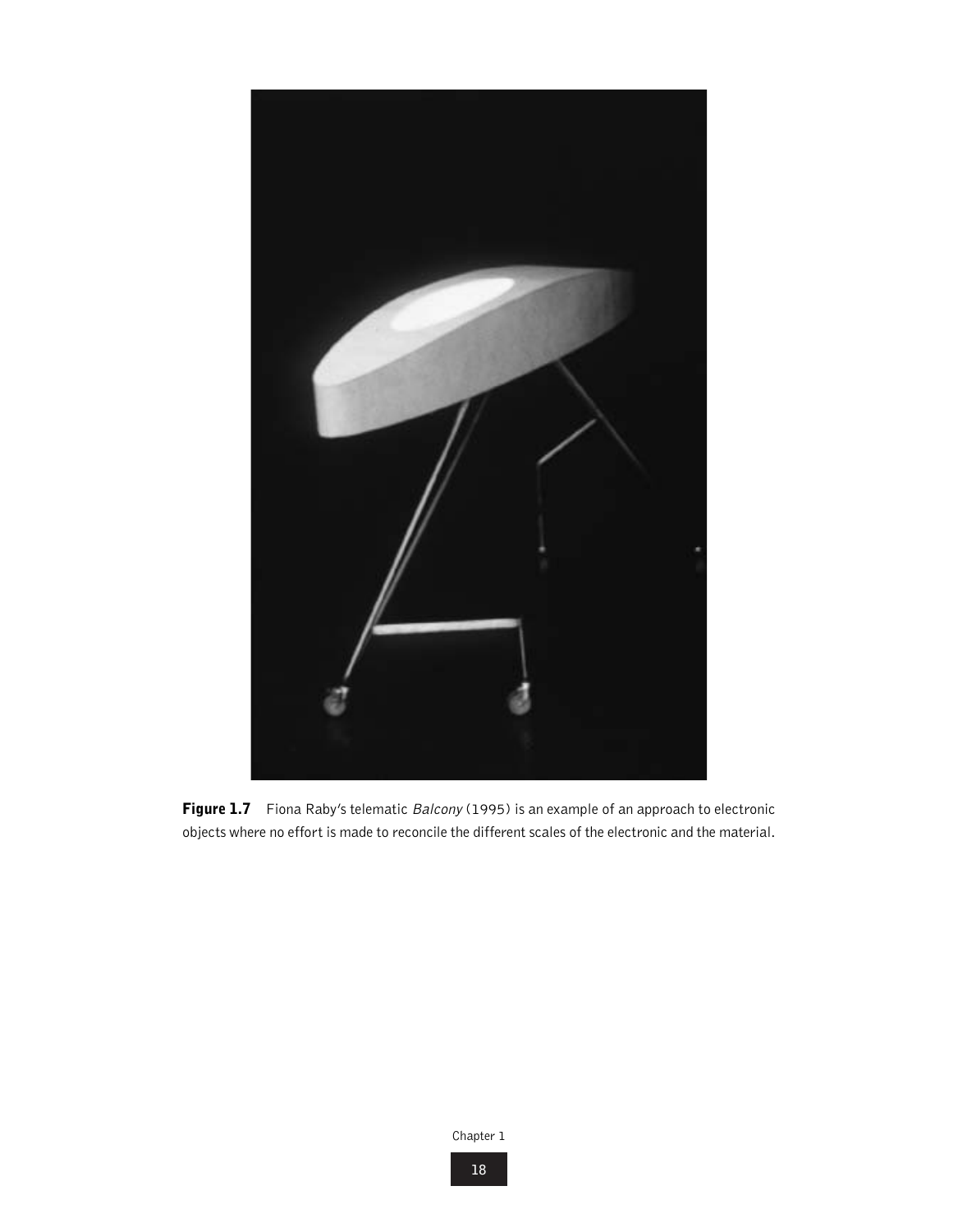

**Figure. 1.8** Robert Rauschenberg's Oracle (1965) has had its technology updated three times over thirty years, but its materiality and cultural meaning remain unchanged. Cultural obsolescence need not occur at the same rate as technological obsolescence. Robert Rauschenberg, Oracle (1965). Copyright Robert Rauschenberg/VAGA, New York/DACS, London 1999.

sensor detects the approach of users and slowly clears the line. There is no point trying to integrate the physical support and the ultrasonic field, to collapse one into the other, forcing the physical to represent the electronic or to disappear completely so that only electronic effects remain. Juxtaposition allows the best qualities of both to coexist, each with its own aesthetic and functional potential. Technology can be mass-produced whereas the object can be batch-produced. No effort need be made to reconcile the different scales of the electronic and the material. They can simply coexist in one object. They can grow obsolete at different rates as well. Robert Rauschenberg's *Oracle* (figure 1.8) has had its technology updated three times over thirty years, but its materiality and cultural meaning remain unchanged. Cultural obsolescence need not occur at the same rate as technological obsolescence.

Perhaps the "object" can locate the electronic in the social and cultural context of everyday life. It could link the richness of material culture with the new functional and expressive qualities of electronic technology.